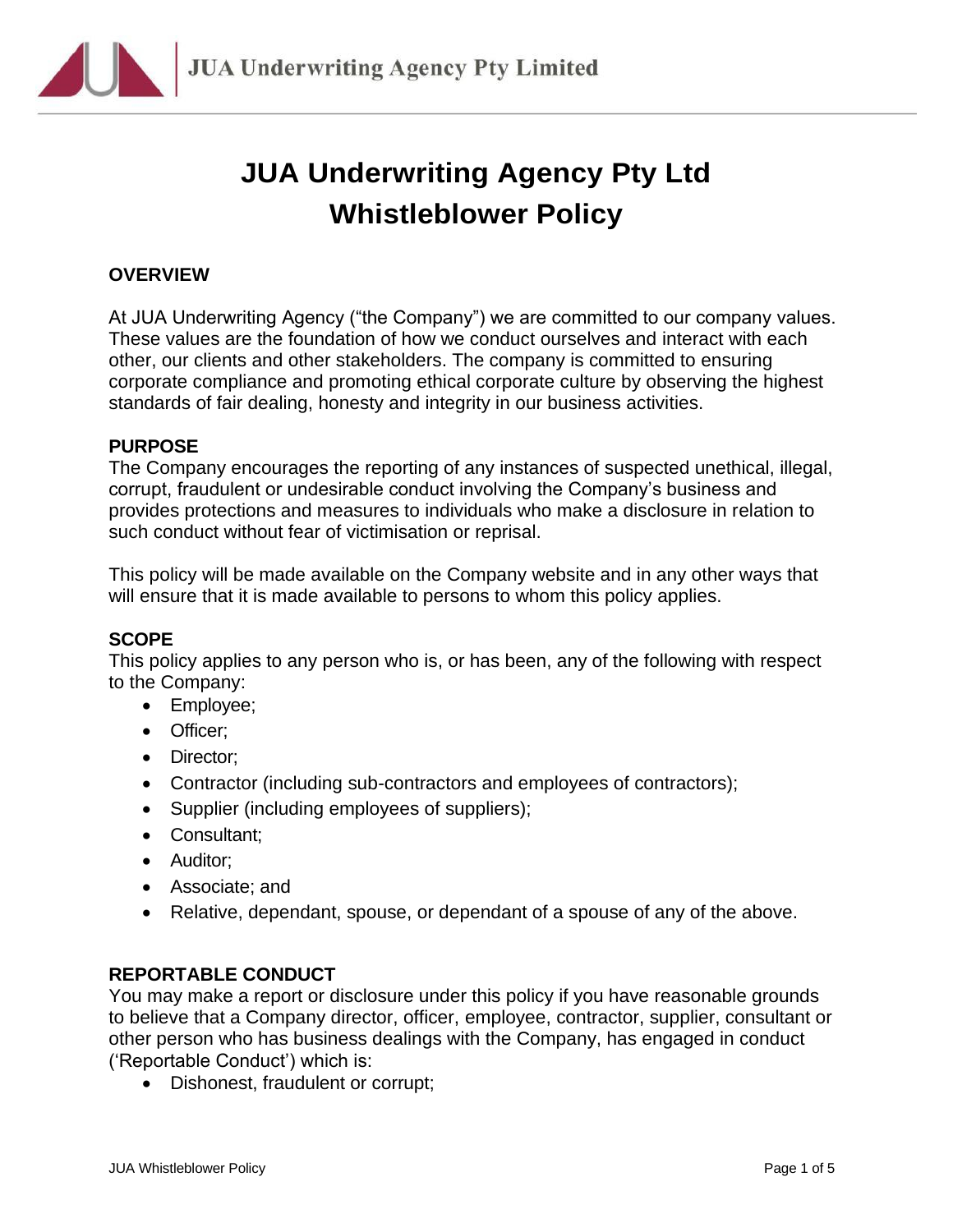## **JUA Underwriting Agency Pty Limited**

- - Illegal (such as theft, violence or threatened violence or criminal damage to property);
	- Unethical, including any breach of the Company's policies; Oppressive or grossly negligent;
	- Potentially damaging to the Company, its employees or a third party;
	- Misconduct or an improper state of affairs;
	- A danger, or represents a danger to the public or financial system;
	- Harassment

For the avoidance of doubt, Reportable Conduct does not include personal work-related grievances. These greivances should be reported to your manager. A personal workrelated greivance is a grievance about any matter in ralation to a staff member's current or former employment, having implications (or tending to have implications) for that person personally and that do not have broader implications for the Company.

Example of personal work-related grievances are as follows:

- An interpersonal conflict between the staff member and another employee;
- A decision relating to the engagement, transfer or promotion of the staff member;
- A decision relating to the terms and conditions of engagement of the staff member;
- A decision to suspend or terminate the engagement of the staff member, or otherwise to discipline the staff member.

### **MAKING A DISCLOSURE**

The Company relies on its employees maintaining a culture of honest and ethical behaviour. Accordingly, if you become aware of any Reportable Conduct, it is expected that you will make a disclosure under this policy.

Disclosing any issue or behaviour which you consider to be Reportable Conduct can be done via the Whistleblower Officers listed below:

### **Responsible Officers**

### **Whistleblower Officer <b>GM Finance**

Name: Simon Thorn Name: Marty Lindsay Phone Number : (02) 8272 4808 Phone Number : (02) 8272 4848

Email Address : sthorn[@jua.com.au](http://jua.com.au/) Email Address : mlindsay@jua.com.au

If you are unable to use any of the above reporting channels, a disclosure can be made to an "eligible recipient" within the Company. Eligible recipients include Company Directors and Auditors or member of an audit team conducting an audit of the Company.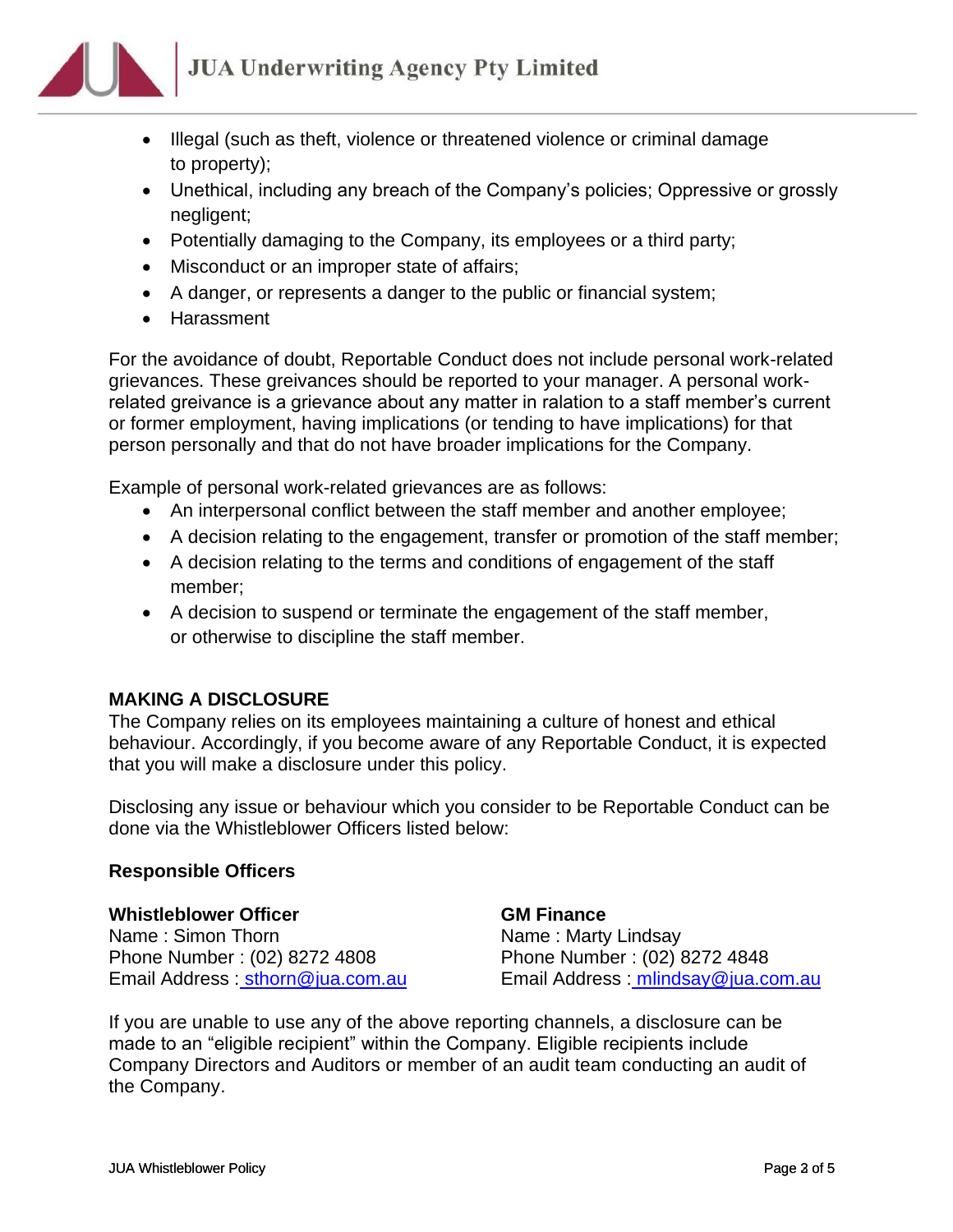# **JUA Underwriting Agency Pty Limited**

Individuals may chose to make a disclosure to an external or regulatory body such as the Australian Securities and Investments Commission (ASIC) or the Australian Prudential Regulation Authority (APRA). You will be covered by the protections and measures afforded to you by the Company under this policy if you report your concerns to any external or regulatory body.

### **Annonymity**

When making a disclosure, you may do so anonymously. It may be difficult for the Company to properly investigate matters disclosed if a report is submitted anonymously and therefore the Company encourages you to share your identity when making a disclosure, however you are not required to do so.

### **Reporting to a Legal Practitioner**

You may choose to discuss your concerns woth a legal practitioner for the purposes of obtaining legal advice or representation. You will be covered by the protections and measures afforded to you by the Company under this policy if you report your concerns to a legal practitioner.

### **Public Interest and Emergency Disclosure**

In certain situations, the conduct or wrongdoing may be of such gravity and urgency that disclosure to the media or parlaimentarian is necessary. A public interest and emergency disclosure can only be made to :

- A journalist, defined to mean a person who is working in a professional capacity as a journalist for a newspaper, magazine, or radio or television broadcasting service, including digital and online mediums; or
- A member of the Parliament of the Commonwealth or of a State or Territory parlaiment. You may only make a public interest and emergency disclosure if:
	- o You have previoulsy disclosed the information to ASIC or APRA;
	- o At least 90 days from the previous disclosure was made;
	- o You have reasonable grounds to believe that action is not being taken to address the matters which you have disclosed;
	- o You have reasonable grounds to believe that by making a further disclosure to a journalist or member of parliament would be in the public interest;
	- o You have given written notification, including sufficient information to identify the previous disclosure to the authority to which the previos disclosure was made that you intend on making a public interest disclosure; and
	- o No more information is disclosed than is reasonably necessary to inform the recipient of the substantial and imminent danger.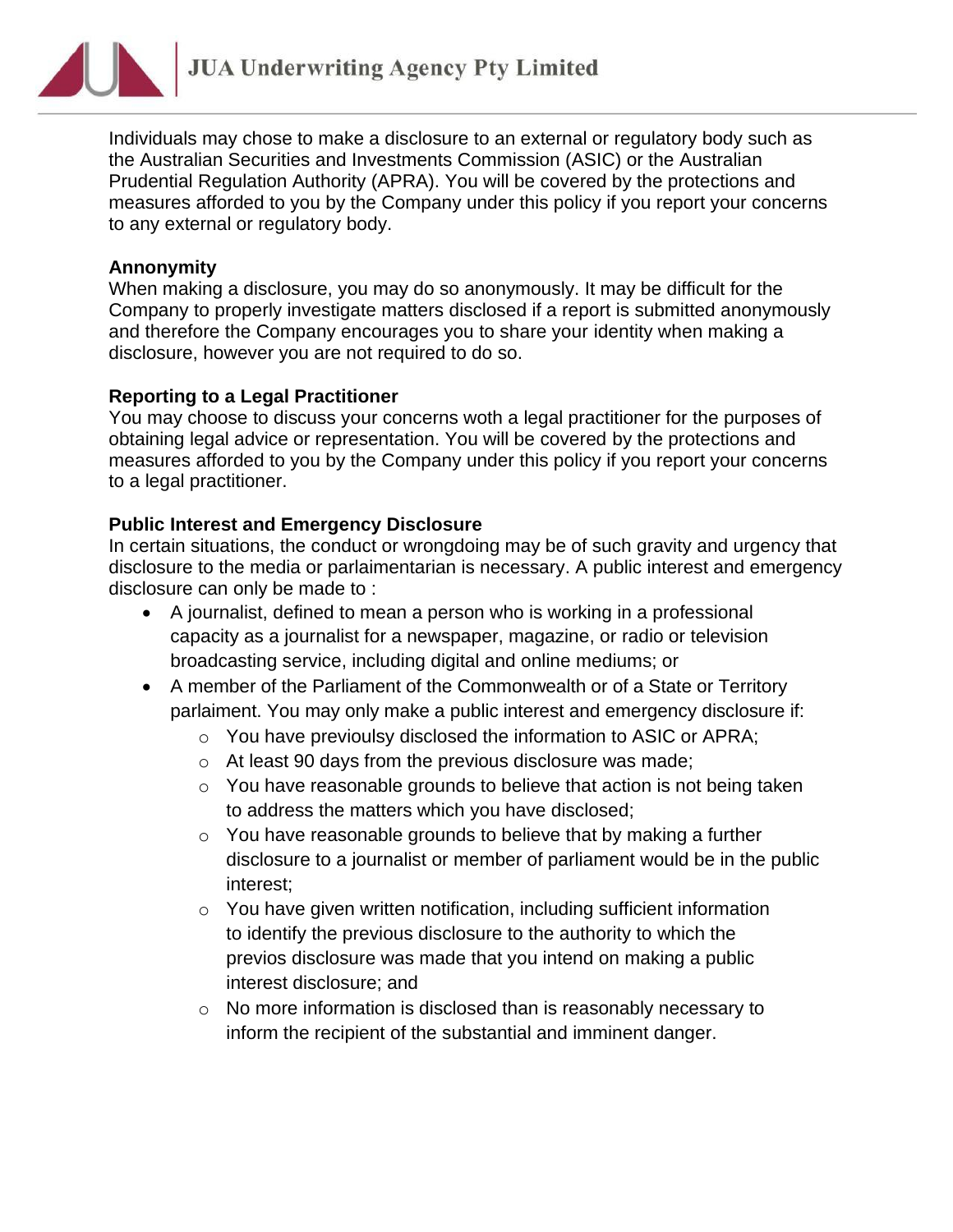

### **INVESTIGATION**

The Company will investigate all matters reported under this policy as soon as practicable after the matter has been reported. The Whistleblower Officer will investigate the matter and where necessary, appoint an external investigator to assist in conducting the investigation. All investigations will be conducted in a fair, independent and timely manner and all reasonable efforts will be made to preserve confidentiality during the investigation.

If the reporting is not anonymous, the Whistleblower Officer or external investigator will contact you to discuss the investigation process and any other matters that are relevant to the investigation.

Where you have chosen to remain anonymous, your identity will not be disclosed in investigations, and the Company will conduct the investigation based on the information provided to it.

Where possible you will be provided with feedback on the progress and expected timeframes of the investigation. The person against whom the allegations have been made will also be informed of the concerns and will be provided with an opportunity to respond (unless there are any restrictions or other reasonable bases for not doing so).

To the extent permitted by law, the Company may inform you and/or a person against whom allegations have been made of the findings. Any report will remain the property of the Company and will not be shared with you or any person against whom the allegations have been made.

### **PROTECTION OF WHISTLEBLOWERS**

The Company is committed to ensuring that any person who makes a disclosure is treated fairly and does nor suffer detriment and that condidentiality is preserved in respect of all matters raised under this policy.

### **Protection from Legal Action**

You will not be subject to any civil, criminal or administrative legal action (including disciplinary action) for making a disclosure under this policy or participating in any investigation. Any information you provide will not be admissible in any criminal or civil proceedings other than for proceedings in respect of the falsity of the information.

### **Protection against Detrimental Conduct**

The Company (or any person engaged by the Company) will not engage in "Detrimental Conduct" against you if you have made a disclosure under this policy.

Detrimental Conduct includes actual or threatened conduct such as the following (without limitation):

Termination of employment;

- Injury to employment including demotion or disciplinary action;
- Alternation of position or duties;